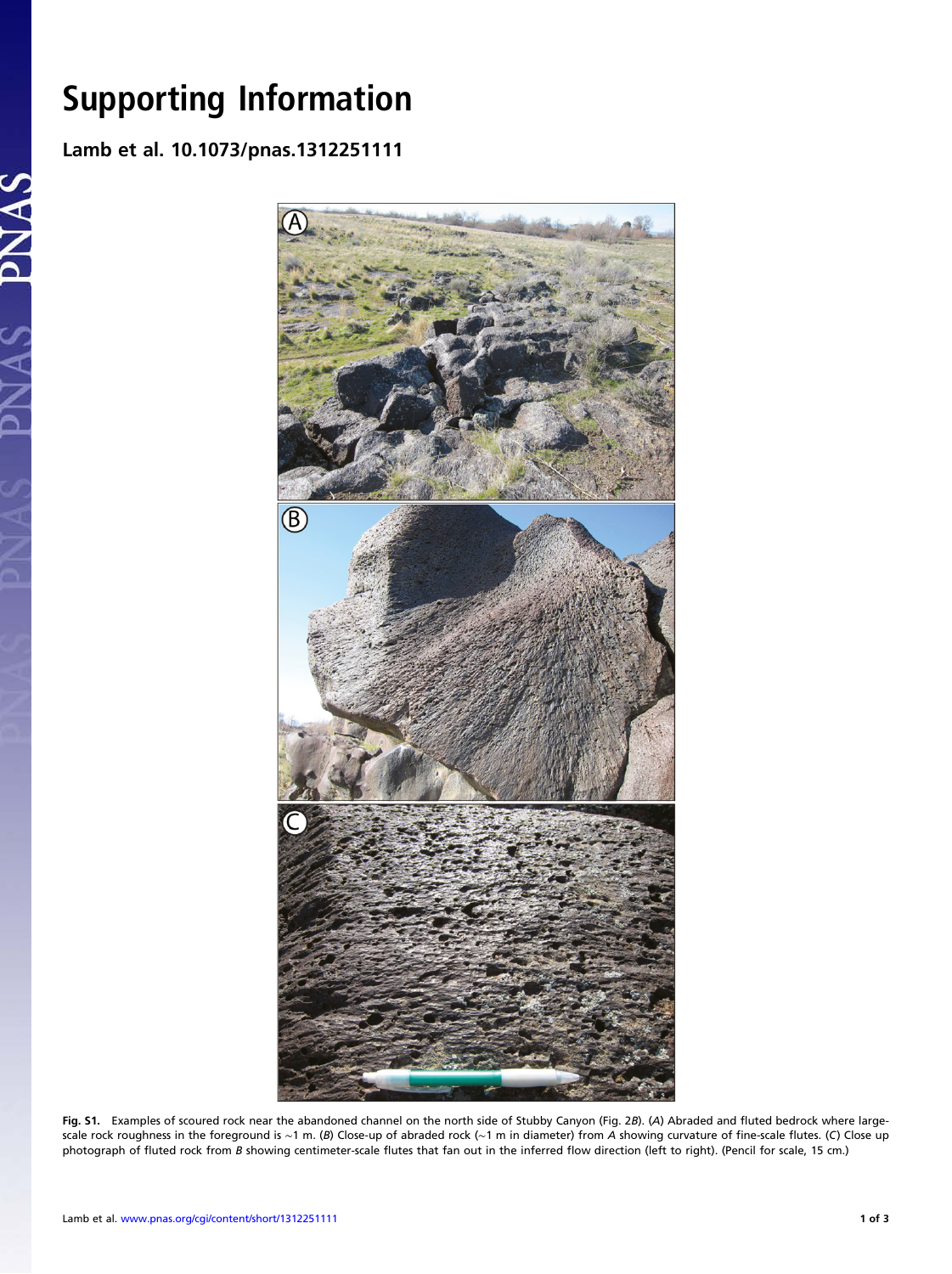

Fig. S2. Aerial orthophoto of the upstream extent of the knickzone in Pointed Canyon showing the most upstream waterfall (Fig. 3E and black circle in Fig. 2B) and the most upstream abandoned channel (Fig. 3F and blue dashed line in Fig. 2B) (US Geological Survey).

| Sample name     | Olivine mass (q) | $[^3$ He] <sub>melt</sub><br>$(10^6 \text{ at/g})$ | $[^4$ He] <sub>melt</sub><br>$(10^{12}$ at/g) | ( ${}^{3}$ He/ ${}^{4}$ He) <sub>melt</sub> (R/R <sub>A</sub> ) | Topographic shielding<br>factor | $[^3$ He] $_{\rm cosmo}$<br>$(10^6 \text{ at/g})$ | Production rate<br>$(at^{-1} \cdot g^{-1} \cdot y^{-1})$ |
|-----------------|------------------|----------------------------------------------------|-----------------------------------------------|-----------------------------------------------------------------|---------------------------------|---------------------------------------------------|----------------------------------------------------------|
| GB <sub>0</sub> | 0.1175           | $0.38 \pm 0.02$                                    | $0.33 \pm 0.02$                               | 0.83                                                            | 0                               |                                                   |                                                          |
| MB <sub>0</sub> | 0.4262           | $0.06 \pm 0.01$                                    | $0.24 + 0.01$                                 | 0.19                                                            | $\mathbf{0}$                    |                                                   |                                                          |
| NB <sub>0</sub> | 0.3534           | $0.26 \pm 0.02$                                    | $0.12 \pm 0.01$                               | 1.60                                                            | 0                               |                                                   |                                                          |
| S <sub>1</sub>  | 0.166            | $11.9 \pm 0.71$                                    | $0.62 \pm 0.03$                               | 13.7                                                            | 0.95                            | $11.5 \pm 0.75$                                   | 246                                                      |
| <b>S2</b>       | 0.2532           | $5.60 \pm 0.34$                                    | $0.96 \pm 0.05$                               | 4.17                                                            | 0.96                            | $5.2 \pm 0.34$                                    | 250                                                      |
| S3              | 0.17             | $4.77 \pm 0.29$                                    | $0.44 \pm 0.02$                               | 7.72                                                            | 0.98                            | $4.4 \pm 0.28$                                    | 255                                                      |
| S4              | 0.0937           | $4.73 \pm 0.28$                                    | $5.87 + 0.3$                                  | 0.58                                                            | 0.91                            | $4.3 \pm 0.28$                                    | 237                                                      |
| <b>S5</b>       | 0.1765           | $6.01 \pm 0.36$                                    | $17.4 \pm 0.9$                                | 0.25                                                            | 0.93                            | $5.6 \pm 0.36$                                    | 243                                                      |
| W1              | 0.1179           | $12.5 \pm 0.75$                                    | $1.75 \pm 0.1$                                | 5.10                                                            | 1.00                            | $12.1 \pm 0.79$                                   | 254                                                      |
| P <sub>1</sub>  | 0.306            | $5.63 \pm 0.34$                                    | $1.14 \pm 0.06$                               | 3.54                                                            | 0.98                            | $5.3 \pm 0.34$                                    | 255                                                      |
| P <sub>2</sub>  | 0.1716           | $7.62 \pm 0.46$                                    | $0.40 \pm 0.02$                               | 13.6                                                            | 0.86                            | $7.2 \pm 0.47$                                    | 225                                                      |
| P3              | 0.3901           | $3.16 \pm 0.19$                                    | $0.15 \pm 0.01$                               | 15.5                                                            | 1.00                            | $2.8 \pm 0.18$                                    | 260                                                      |
| P4              | 0.3849           | $5.40 \pm 0.32$                                    | $0.12 \pm 0.01$                               | 32.1                                                            | 1.00                            | $5.0 \pm 0.32$                                    | 261                                                      |
| P5              | 0.1213           | $4.82 \pm 0.29$                                    | $1.10 \pm 0.05$                               | 3.13                                                            | 0.99                            | $4.4 \pm 0.29$                                    | 254                                                      |
| P6              | 0.0379           | $6.05 \pm 0.36$                                    | $196 \pm 10$                                  | 0.02                                                            | 0.85                            | 5.7 $\pm$ 0.37                                    | 219                                                      |
| MB1             | 0.1121           | $8.21 \pm 0.50$                                    | $1.35 \pm 0.07$                               | 4.36                                                            | 0.98                            | $8.1 \pm 0.53$                                    | 257                                                      |
| NB <sub>1</sub> | 0.359            | $15.1 \pm 0.90$                                    | $0.24 \pm 0.01$                               | 44.2                                                            | 1.00                            | $14.9 \pm 0.97$                                   | 279                                                      |
|                 |                  |                                                    |                                               |                                                                 |                                 |                                                   |                                                          |

## Table S1. Geochemical measurements

Samples GB0, MB0, and NB0 are shielded samples for Gooding Butte Basalt (used to correct all canyon erosion data), McKinney Butte Basalt (used to correct McKinney Butte Basalt age: MB1), and Notch Butte Basalt (used to correct Notch Butte Basalt age: NB1). Subscript "melt" is helium released by heating powdered olivine under vacuum. [<sup>3</sup>He]<sub>cosmo</sub> is cosmogenic <sup>3</sup>He after subtracting the shielded component (<sup>3</sup>He measured in relevant shielded sample). *R<sub>A</sub>* is the atmospheric <sup>3</sup>He/<sup>4</sup>He isotope ratio of 1.4 × 10<sup>−6</sup> and at denotes atoms. Basalt had a bulk density of 2.8 ± 0.1 g/cm<sup>3</sup>. Error represents ±1 SD. Production rate was calculated using the Lifton/Sato scaling scheme (1, 2) on the CRONUS <sup>3</sup>He calculator (3, 4). Uncertainty in the shielded sample affects the absolute age but does not change relative ages between canyon heads or calculated knickpoint retreat rates.

3. Balco G, Stone JO, Lifton NA, Dunai TJ (2008) A complete and easily accessible means of calculating surface exposure ages or erosion rates from (10)Be and (26)Al measurements. Quat Geochronol 3(3):174–195.

4. Goehring BM, et al. (2010) A reevaluation of in situ cosmogenic He-3 production rates. Quat Geochronol 5:410–418.

<sup>1.</sup> Lifton NA, et al. (2005) Addressing solar modulation and long-term uncertainties in scaling secondary cosmic rays for in situ cosmogenic nuclide applications. Earth Planet Sci Lett 239(1-2):140–161.

<sup>2.</sup> Sato T, Niita K (2006) Analytical functions to predict cosmic-ray neutron spectra in the atmosphere. Radiat Res 166(3):544–555.